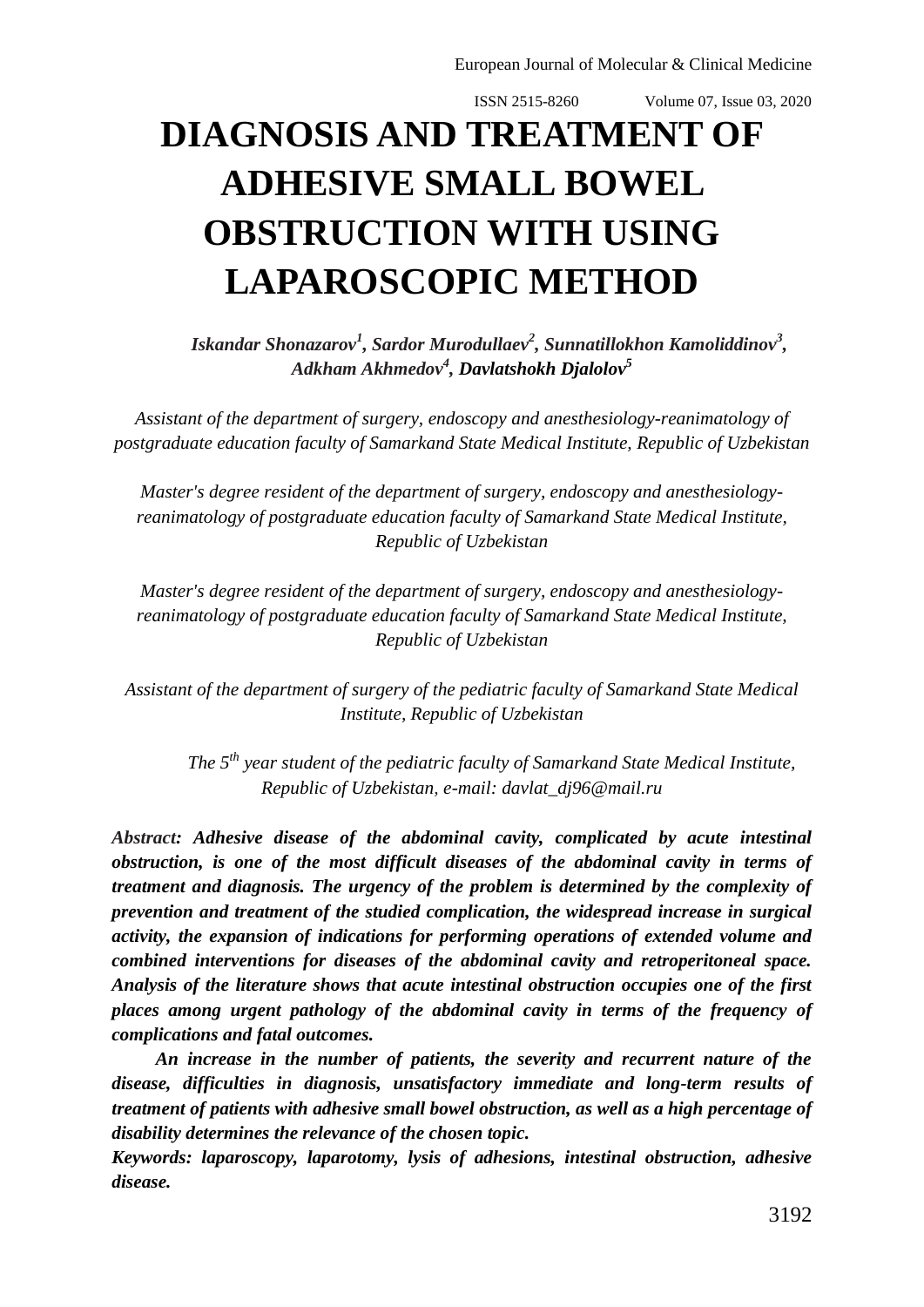ISSN 2515-8260 Volume 07, Issue 03, 2020 Adhesive small bowel obstruction is the cause of emergency hospitalizations in 10-20% of cases, and in 30% - emergency surgical interventions. It should be noted that among the patients who have had an episode of adhesive small bowel obstruction, only 15 - 21% of patients remain fully functional during the first year. Relapse rates remain excessively high, reaching 32%, and the level of postoperative mortality varies, according to various data, from 2 to 35%, depending on the severity of the patient's condition, the form and duration of the disease. To date, it has been shown that in a significant number of patients operated on for adhesive small bowel obstruction, single adhesions are detected during laparotomy, but the trauma of access to perform adhesiolysis exceeds the intraabdominal injury caused during the main stage of the operation, which subsequently leads to the development of new adhesions. Thus, a kind of "pathological circle" is formed. Traditional surgical interventions performed for intestinal obstruction, according to some researchers, cause a relapse of adhesive disease in 90% of cases.

Analysis of the literature shows that acute intestinal obstruction occupies one of the first places among urgent pathology of the abdominal cavity in terms of the frequency of complications and fatal outcomes.

**Purpose of the research:** Optimize the diagnosis and treatment of patients with adhesive small bowel obstruction.

**Materials and methods of the research:** The results of diagnostics and treatment of 106 patients admitted to the surgical Department of the Samarkand city medical Association and Republican research center for emergency care with a diagnosis of adhesive small bowel obstruction for the period from 2017 to 2020 were analyzed The results of surgical treatment of 39 patients with adhesive small bowel obstruction during this period were studied.

Criteria for inclusion of patients in the research:

1) Surgical treatment of adhesive small bowel obstruction

2) Stable hemodynamic parameters at the time of establishing indications for surgery (I-III degree of ASA).

3) Age  $\geq$  18 years; informed consent.

Exclusion criteria from the research:

1) Intestinal obstruction as a complication of cancer of tumor origin.

2) The severity of the patient's condition exceeds the risk of surgery.

3) Inability to track long-term results of a patient's treatment over the course of a year.

The average age was  $42.7 \pm 6.4$  years (median age was 41.5 years; range from 18 to 65 years). There were 37 males (33%) and 69 females (67%).

To assess the effectiveness of laparoscopic access in cases of adhesive small bowel obstruction, patients were divided into two groups (the main group and the comparison group).

The main group included 30 patients (28%) who underwent laparoscopic adhesiolysis. The comparison group included 76 patients (72%) who underwent adhesiolysis and resolution of adhesive small bowel obstruction using laparotomic access.

The average age of the main group of patients was  $29.4 \pm 5.7$  years (median was 32.6) years; interval from 18 to 61 years). There were 11 males (36.7%) and 19 females (63.3%).

The average age of the control group of patients was  $38.5 \pm 4.4$  years (median was 39.7 years; interval from 18 to 65 years). There were 27 males (35.5%) and 49 females (64.5%).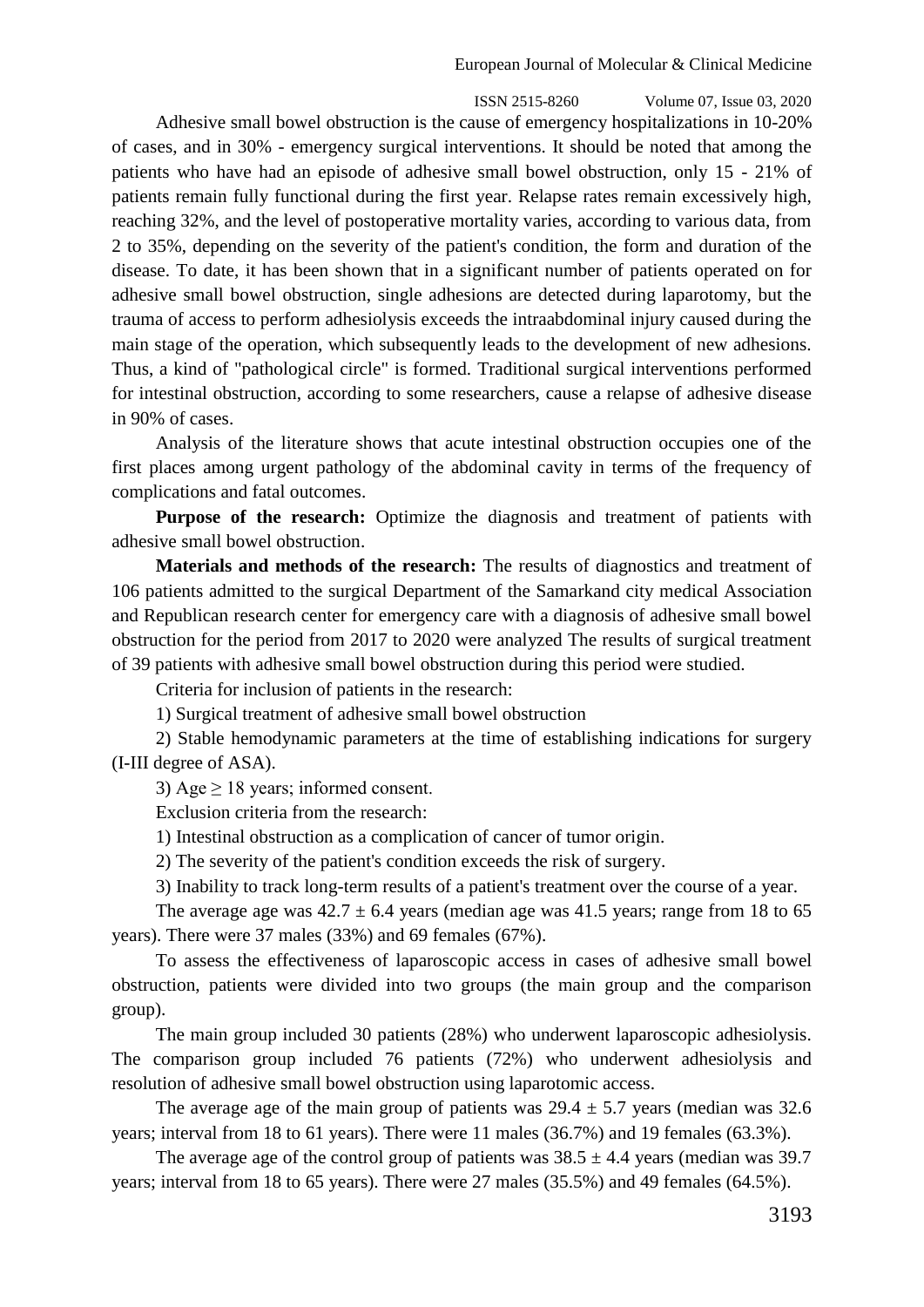| וחו     |  |
|---------|--|
| r.<br>× |  |

|                                                          | <b>Quantity</b> (n) |                      |  |
|----------------------------------------------------------|---------------------|----------------------|--|
| <b>Diseases</b>                                          | <b>Main group</b>   | <b>Control group</b> |  |
|                                                          | $n=11$              | $n=28$               |  |
| Gynecological diseases (polycystic ovaries,              |                     |                      |  |
| chronic inflammatory diseases of the appendages, ovarian | $4(36,3\%)$         | $9(32,1\%)$          |  |
| apoplexy, uterine fibroids)                              |                     |                      |  |
| Acute appendicitis, including the development of         |                     |                      |  |
| appendicular                                             | $3(27,3\%)$         | $6(21,4\%)$          |  |
| infiltrate and peritonitis                               |                     |                      |  |
| Acute cholecystitis                                      | $2(18,2\%)$         | $3(10,8\%)$          |  |
| Strangulated inguinal hernia/ umbilical hernia           | $2(18,2\%)$         | $4(14,2\%)$          |  |
| Gastric ulcer, complicated by bleeding and perforation   |                     | $2(7,1\%)$           |  |
| Diverticular disease of the colon                        |                     | $1(3,6\%)$           |  |
| Closed trauma/ penetrating stab wounds to the abdomen    |                     | $3(10,8\%)$          |  |

*Structure of diseases for which patients were operated before treatment (n=39)*

From the data presented in the table, it can be seen that the most common causes of previous surgical interventions were gynecological diseases, acute appendicitis, acute cholecystitis, and pinched hernias of the anterior abdominal wall.

It is noteworthy that in the first 6 hours from the onset of the disease, 4 (10.2%) patients were admitted to the emergency Department, from 6 to 12 hours — 12 (30.8%), from 12 to 24 hours — 14 (35.8%) cases; after a day or more, 9 (23.2%) patients were admitted.

Generally accepted physical examination methods were used during the examination. The main complaints in the presence of adhesive small bowel obstruction were: pain and bloating, delayed discharge of gases and stool. Patients also complained of dry mouth, nausea, vomiting, weakness, which is associated with water-electrolyte disorders.

Diagnostics of adhesive small bowel obstruction included clinical and laboratory examination, ultrasound examination (ultrasound), x-ray examination of the abdominal cavity (including using radiopaque drugs followed by dynamic polyposition enterography), intestinal scintigraphy, abdominal MSCT.

After surgical intervention, the duration of the operation, the duration of postoperative hospital stay, and postoperative complications that occurred within 30 days after surgical treatment were evaluated. In addition, long-term results were evaluated: relapse of the disease, repeated hospitalizations.

## **The results of the research and their discussion:**

Out of 106 patients admitted to the surgical Department of the Samarkand city medical Association and Republican research center for emergency care in the period 2012-2017, 7 patients (6.6%) were identified as having indications for emergency surgery at the level of the emergency Department:

**1.** Suspicion of strangulation acute intestinal obstruction – 4 patients (with impaired or questionable intestinal viability-1)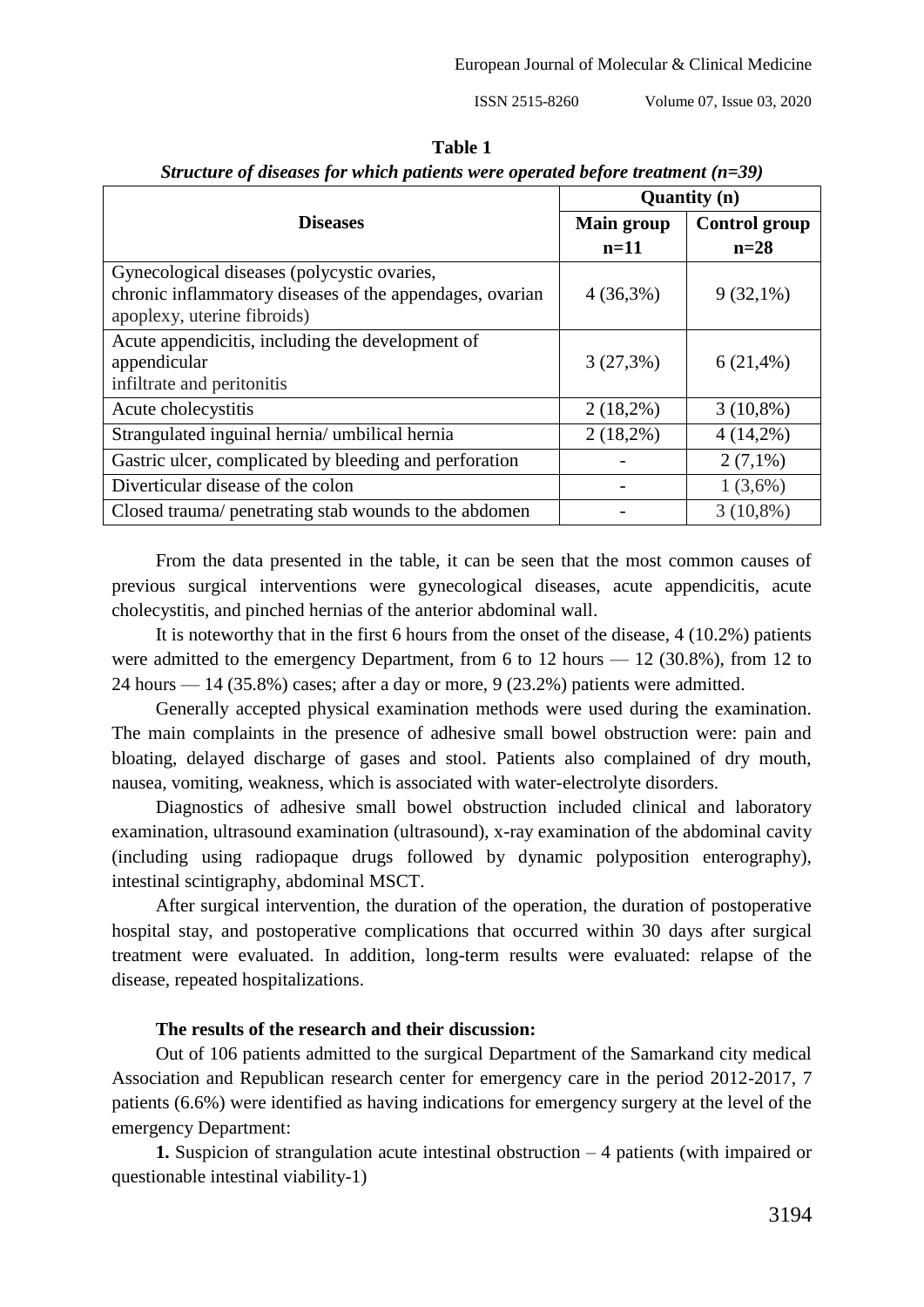**2.** Clinical picture of peritonitis – 1 patients (cause-necrosis of the small intestine with subsequent perforation of the organ)

**3.** "Started" acute intestinal obstruction with a sharp expansion of the loops of the small intestine to 5-6 cm in diameter – 2 patients (risk of intestinal rupture).

| Views                                  | <b>Main group</b><br>$n=1$ | <b>Control group</b><br>$n=6$ |  |  |
|----------------------------------------|----------------------------|-------------------------------|--|--|
| Strangulation obstruction              |                            |                               |  |  |
| Peritonitis                            |                            |                               |  |  |
| The threat of rupture of the intestine |                            |                               |  |  |

**Table 2** *Indications for emergency surgery at the emergency Department level*

Diagnostic laparoscopy was performed in one patient with a clinical picture of strangulation obstruction. Laparoscopic adhesiolysis with a dissection of the rod was performed. There was no violation of the viability of the intestinal wall, there was no conversion.

Laparotomy was performed in 6 patients for emergency indications.

In the absence of indications for emergency surgery, conservative treatment was initiated in 99 cases (93.4%), including infusion, antispasmodic therapy, siphon enemas, nasogastric drainage, and courses of hyperbaric oxygenation. If conservative treatment is ineffective, indications for surgery were established in 31 (31.3%) patients.

7 (22.6%) patients were operated with laparoscopic access for emergency-delayed indications. Conversion was required in 4 cases (36.4%). Indications for access conversion during emergency delayed laparoscopy were:

1. Widespread diffuse peritonitis (1);

2. Necrosis or doubts about the viability of the intestine (1);

3. Adhesive process in the abdominal cavity of the III - IV degree according to the classification of Blinnikov O. I. (2), which led in 1 case to intestinal perforation during the formation of pneumoperitoneum.

**Table 3** *Distribution of patients in the compared groups depending on the access of surgical intervention and the prevalence of adhesions in the abdominal cavity n=39*

| Severity of the                                                                          | Main group, $n = 11$                                     |                                   | Control group, $n = 28$                                                           |                                   |             |
|------------------------------------------------------------------------------------------|----------------------------------------------------------|-----------------------------------|-----------------------------------------------------------------------------------|-----------------------------------|-------------|
| adhesive process<br>(degree)<br>according to the<br>classification of<br>O. I. Blinnikov | Planning and<br>delayed lysis<br>of adhesions<br>$n = 3$ | Emergency<br>adhesions<br>$n = 8$ | Lysis of<br>adhesions after<br>ineffective<br>conservative<br>treatment, $n = 23$ | Emergency<br>adhesions<br>$n = 5$ | Total       |
|                                                                                          |                                                          | っ                                 | <sub>0</sub>                                                                      |                                   | 10(25,6%)   |
| $_{\rm II}$                                                                              |                                                          |                                   |                                                                                   | $\mathcal{D}$                     | 15 (38,5%)  |
| Ш                                                                                        |                                                          |                                   | 6                                                                                 | 3                                 | 10(25,6%)   |
| IV                                                                                       |                                                          |                                   |                                                                                   |                                   | $4(10,3\%)$ |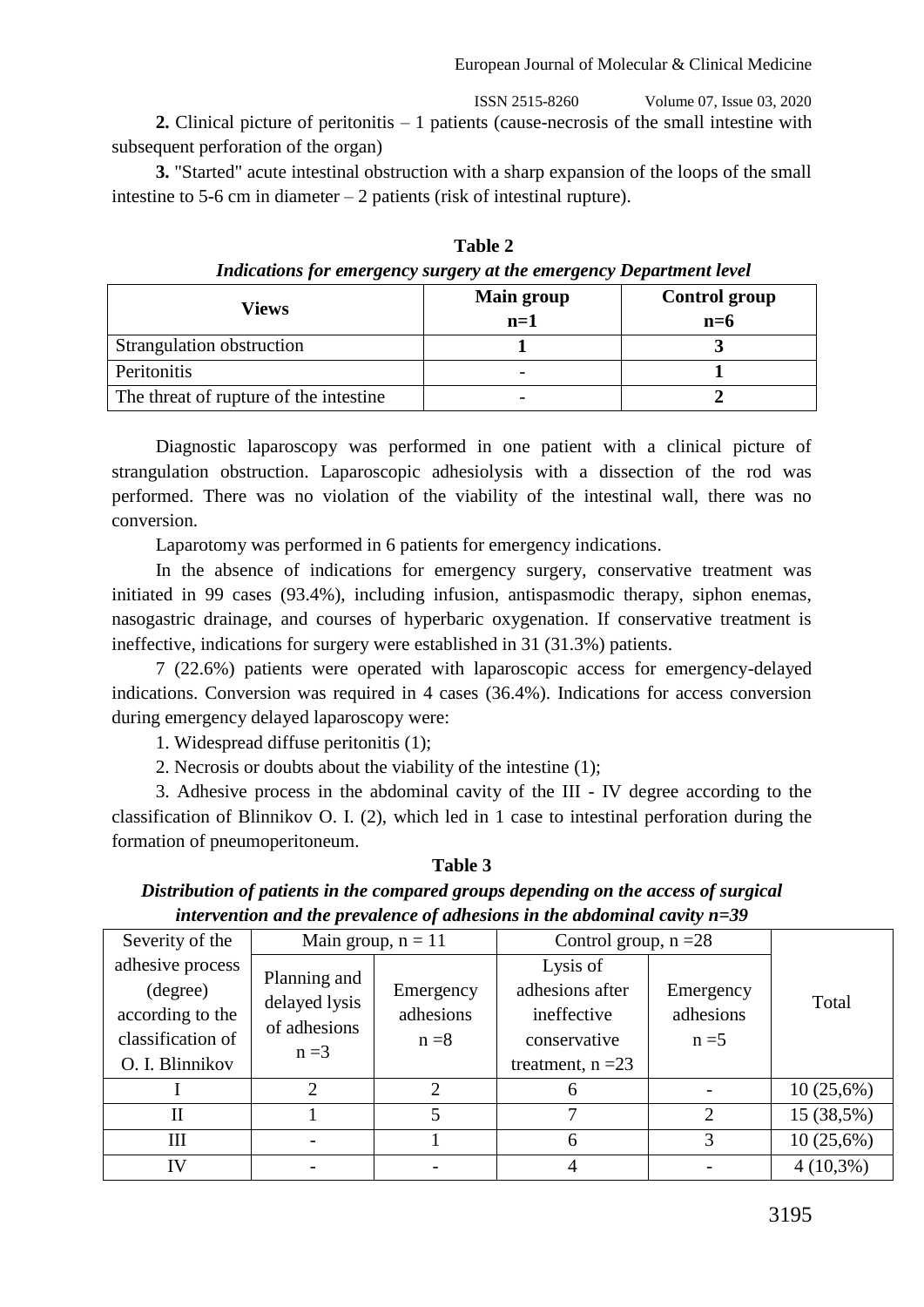Successful conservative treatment was observed in 68 patients (68,7%).

Laparoscopic adhesiolysis after resolution of adhesive small bowel obstruction was performed in 3 (7.7% of all operated patients) cases, taking into account its recurrent course and previous "small laparotomies" and laparoscopic interventions (appendectomy, gynecological interventions) in the anamnesis.

Thus, after analyzing the data of retrospective and prospective studies, we found that laparoscopic access is most effective and safe in patients who were admitted early from the onset of the disease with a clinical picture of strangulation, after a history of small laparotomies. The adhesive process of the 4th degree according to the classification of Blinnikov O. I. is dangerous with iatrogenic injuries. Laparoscopic interventions after ineffective conservative treatment have worse results, which is associated with a large diameter of intestinal loops with long-term obstruction and lack of working space in the abdominal cavity.

In the course of working out the technique of laparoscopic surgery, we established the following sequence of intervention stages: in case of detection of an ocoustic window, according to ultrasound of the abdominal cavity, the pneumoperitoneum was applied as standard using a Veresh needle or "open" by the Hasson method in its absence. Based on the laparoscopic revision data, the possibility of performing laparoscopic adhesiolysis was finally evaluated in accordance with the classification proposed by O. I. Blinnikov (1988). During laparoscopic revision of the abdominal cavity, first of all, the location of the collapsed intestinal loops was determined. The examination was performed retrograde: from the ileocecal transition to the Treitz ligament. The intersection of the adhesions that caused intestinal obstruction was performed acutely, without the use of coagulation. If the adhesion process was common, then only one "causal" junction was crossed. When coagulation was necessary, dielectric shears or ultrasonic shears were mainly used. If the intestinal wall is damaged, it may be sutured with separate nodular sutures on nontraumatic needle. After removing the obstruction, a 0.5% solution of novocaine (50 to 80 ml) was injected into the mesentery root to prevent gastrointestinal paresis in the early postoperative period.

In the presence of stretched loops of the small intestine more than 4 cm, intraoperative nasointestinal intubation was performed using intestinoscopy in 1 (1.4%) cases. The operation was completed by draining the abdominal cavity. Installed silicone drainage in the pelvic cavity through contraportada in the right iliac region.

Postoperative complications that developed in the main group of patients included: persistent postoperative intestinal paresis in one case (1.4%), which was resolved conservatively, but required the use of parenteral nutrition.

The duration of postoperative hospital stay with traditional laparotomic access ranged from 8 to 19 days (average  $13 \pm 4.5$  days), with laparoscopic access from 5 to 9 days (median 6.4 days) ( $p < 0.05$ ). Taking into account the results obtained and the data from the preoperative examination, we can conclude that laparoscopic intervention, in addition to minimizing the trauma of the operation, requires strict selection of patients to reduce the risk of both intraoperative and early postoperative complications.

There is a risk of performing laparoscopic adhesiolysis at the height of intestinal obstruction, especially in the presence of infiltrate, which may require conversion in some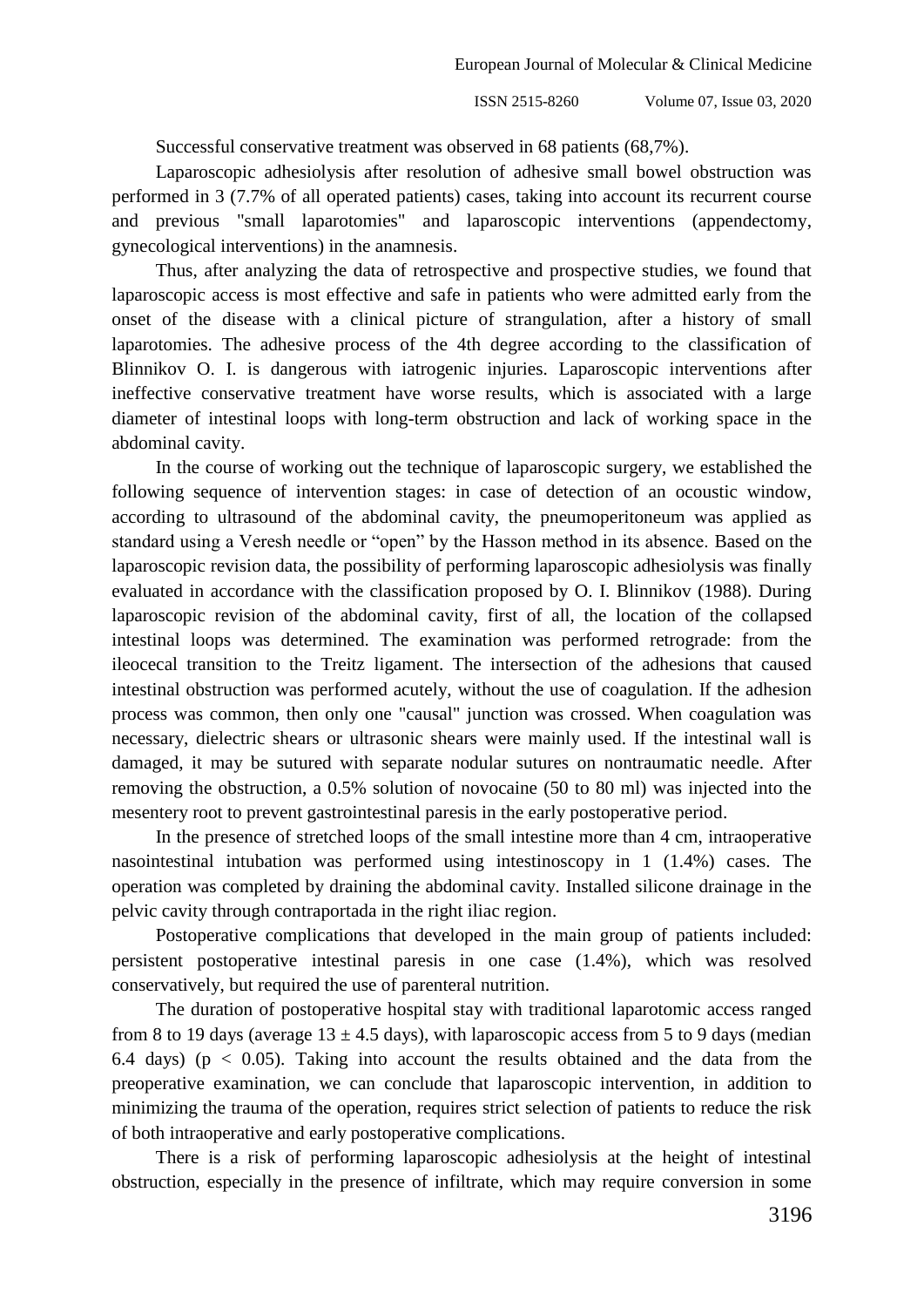ISSN 2515-8260 Volume 07, Issue 03, 2020 cases to minimize the risks of intraoperative complications of laparotomic access. However, in compliance with all principles of urgent laparoscopic surgery, including high levels of expertise of the operating team, having extensive experience in both routine and emergency laparoscopic operations, in the absence of exceeding the indications for minimally invasive surgery treatment outcome of this group of patients will be positive, which was confirmed by the data of medical documentation and results of questionnaire in the remote terms after the operation.

## **Conclusions:**

1. In 6.6% of patients admitted with adhesive small bowel obstruction, the indication for emergency surgery at the level of the emergency Department was strangulation acute intestinal obstruction, common peritonitis. In 93.4%, conservative treatment is indicated, which is effective in 68.7%, and in 31.3% of cases, emergency surgical treatment is indicated.

After resolving adhesive small bowel obstruction on the background of conservative treatment, the indication for planned delayed surgery from laparotomy access is a recurrent course of adhesive disease (from 2 to 4 times a year) and a history of "small operations".

2. The use of laparoscopic access reduced the number of postoperative complications to 5.4%, versus 15.8% after laparotomy, and the duration of hospitalization to  $5\pm1.4$  days, versus 13±4.5, respectively.

3. The modern therapeutic and diagnostic algorithm should include diagnostic and therapeutic laparoscopy, which can be used for emergency surgical interventions in 6.6% of cases, after ineffective conservative treatment in 22.6%, and planned-delayed in 100% of cases with recurrent course of adhesive small bowel obstruction after a positive effect of the therapy.

In 22.6% of cases, laparoscopic access can be used and its use is most justified in a planned and delayed manner after conservative resolution of intestinal obstruction.

## **References:**

- **[1]** Aquina C. T. et al. Patients with adhesive small bowel obstruction should be primarily managed by a surgical team //Annals of surgery. – 2016. – Т. 264. –  $N_2$ , 3. – C, 437-447.
- [2] Behman R. et al. Laparoscopic surgery for adhesive small bowel obstruction is associated with a higher risk of bowel injury: a population-based analysis of 8584 patients //Annals of Surgery. – 2017. – Т. 266. – №. 3. – С. 489-498.
- **[3]** Behman R. et al. Association of surgical intervention for adhesive small-bowel obstruction with the risk of recurrence //JAMA surgery. – 2019. – T. 154. –  $N_2$ .  $5. - C. 413 - 420.$
- [4] Bahodirovich A. B. et al. Approaches to intestinal decompression during different appendicular peritonitis in children //Достижения науки и образования. – 2018. – №. 18 (40).